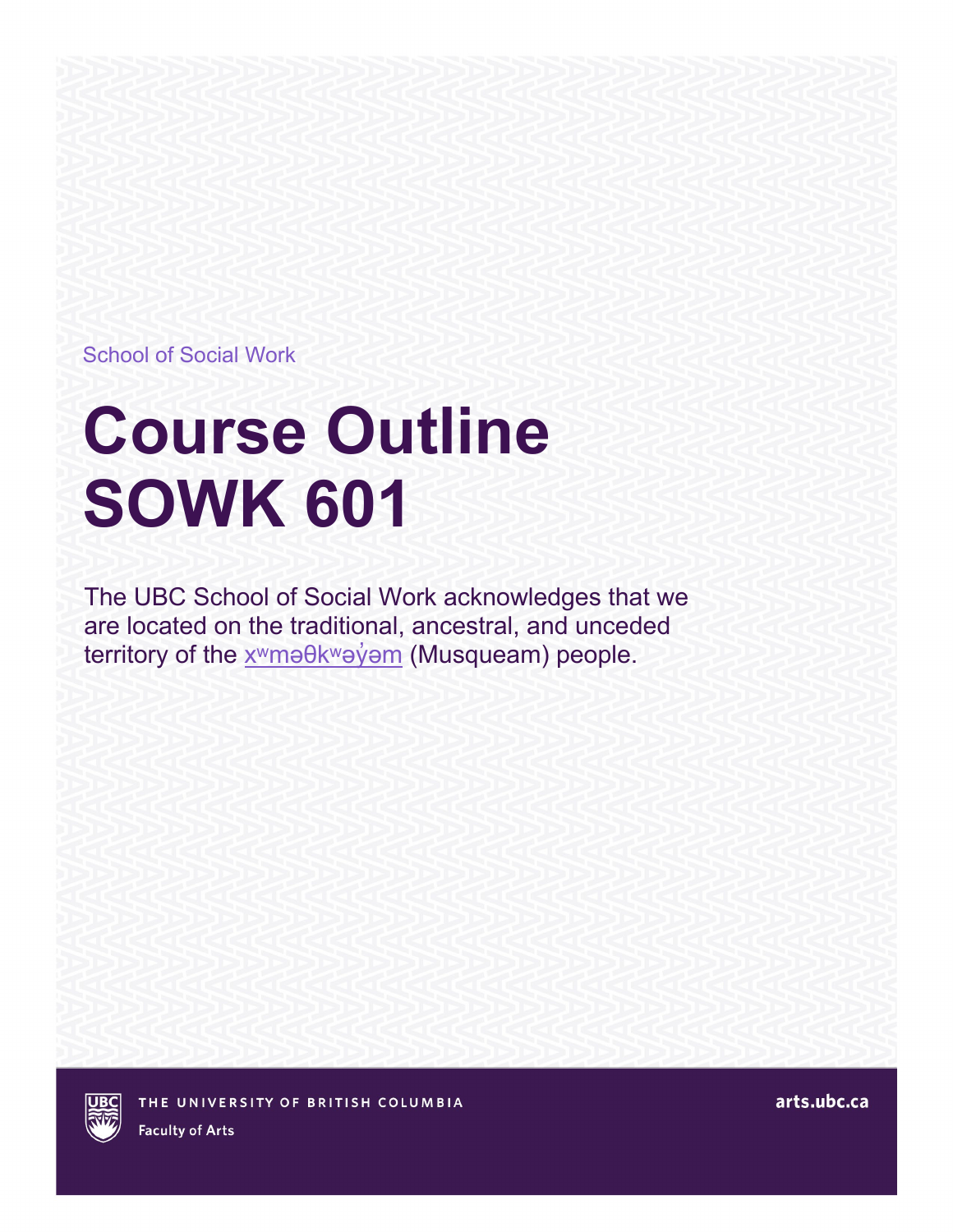# **School Vision**

Building upon a foundation of social justice and an ethic of care, we are a community of learners actively engaged in the development of critical, transformative knowledge for social work practice.

## **Course Info**

| Year/Term              | Term 1, 2021 (Sept - Dec) and Term 2, 2022 (Jan-April)               |
|------------------------|----------------------------------------------------------------------|
| <b>Course Title</b>    | SOWK 601; Social Work Doctoral Seminar                               |
| <b>Credit Value</b>    | 3                                                                    |
| <b>Course Schedule</b> | Every other Monday 5-8 pm or as scheduled by instructor and students |
| <b>Course Location</b> | Jack Bell Building for the School of Social Work, Room 222           |

| <b>Instructor</b>                        | <b>Office</b><br>Location | <b>Office</b><br><b>Phone</b> | <b>Email Address</b>        | <b>Office Hours</b>       |
|------------------------------------------|---------------------------|-------------------------------|-----------------------------|---------------------------|
| Christiana Bratiotis, PhD,<br><b>MSW</b> | <b>JBB</b>                | (604)<br>822-2460             | christiana.bratiotis@ubc.ca | Virtual<br>By appointment |

#### **Course Description**

This seminar is intended to assist students in developing academic and professional skills and to provide a forum to develop, discuss and critically examine aspects of their own and their colleagues' research. The seminar is concerned with providing students with an environment to explore ways to develop original scholarship and disseminate their work.

Students will have an opportunity to present and get feedback on ideas of their thesis as well as substantive papers on topics drawn from their theoretical framework, methodology or comprehensive papers. They will also have the opportunity to develop skills in key academic transferable skills in research, teaching, grant applications, conference presentations and publication.

### **Course Structure and Learning Activities**

The seminar is based on a workshop model where students share their knowledge, experiences, skills and, most importantly, their work-in-progress while learning (by doing) some of the 'tricks of the trade' in academia. The seminar will use a combination of discussions, guest presentations, workshop activities and exercises coupled with student presentations.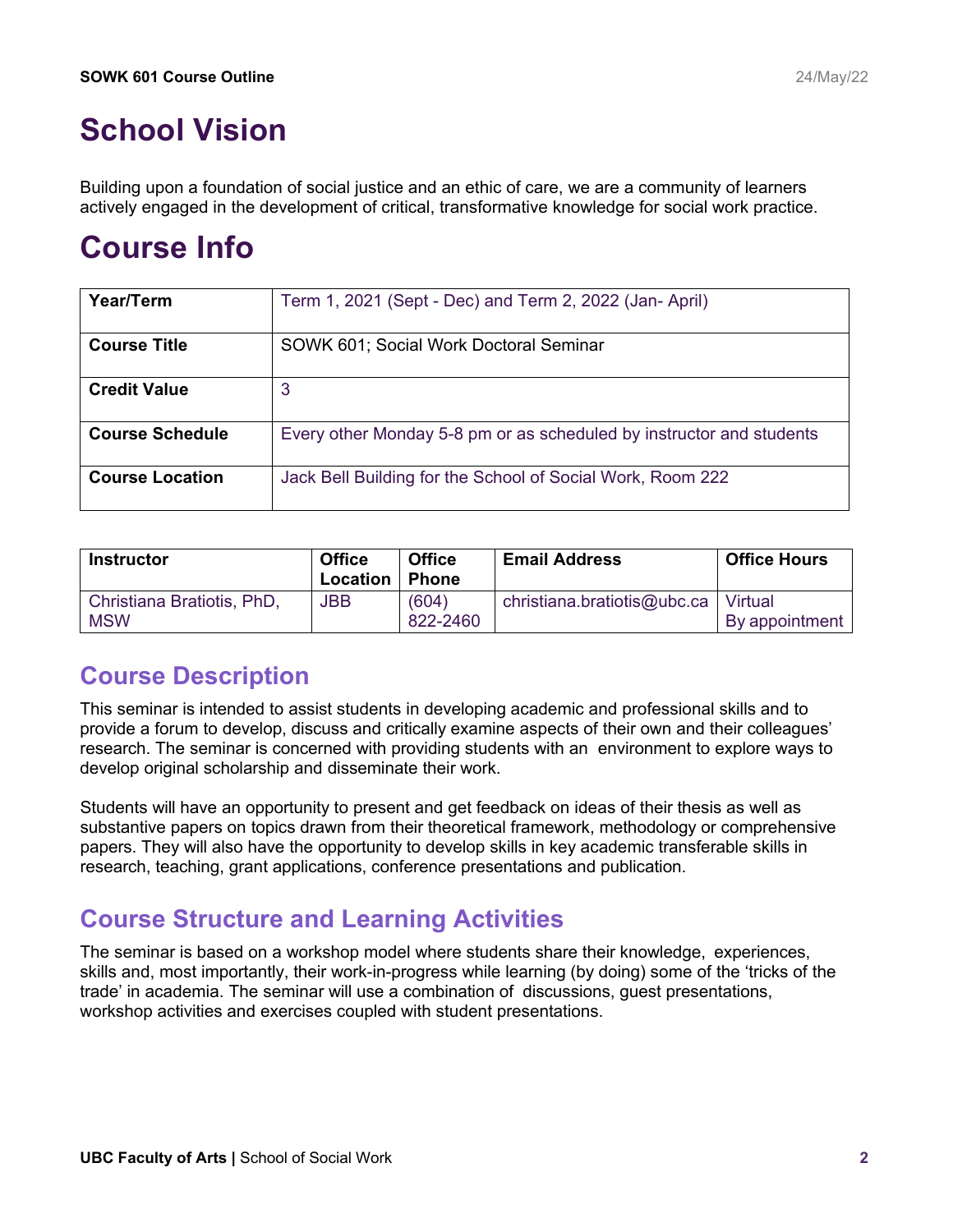#### **Textbook(s) and Learning Materials**

*\*\*All textbook and other course materials are suggested. Further readings and media-based learning will be posted/linked on the course Canvas site.* 

Jalongo, M.R. & Saracho, O.N., (2016). *Writing for Publication: Transitions and Tools that Support Scholars' Success*. Switzerland: Springer. (E-book accessible via UBC Library)

Belcher, W.L. (2009). *Writing your journal article in 12 weeks: A guide to academic publishing success.* Los Angeles: Sage Publications.

Murray, R. (2013). *Writing for academic journals*. Maidenhead, Berkshire, UK: Open University Press.

#### **Assessment of Learning**

This course emphasizes the process of learning, collectively and individually. Students will receive a pass/fail for the course and are encouraged to work to their fullest potential and measure their success individually and not in comparison to other learners.

It is anticipated that as learners in a doctoral program, you are interested in attending and participating actively and that you will be prepared to do so upon arrival at each class session. The instructor will not make judgments about the reason for absences but does appreciate receiving communication ahead of your absence. A significant amount of learning takes place during the seminar session.

#### **Course Schedule**

| <b>Session 1</b> | Tuesday, 28 September                                                                                                       |
|------------------|-----------------------------------------------------------------------------------------------------------------------------|
| Topic:           | Establishing myself as a social work scholar<br>$\bullet$                                                                   |
|                  | Making the most of my UBC doctoral student experience<br>$\bullet$                                                          |
| <b>Session 2</b> | Tuesday, 5 October                                                                                                          |
| <b>Topic:</b>    | Making progress and defining 'success' in my doctoral program<br>$\bullet$                                                  |
|                  | Preparing my 3-minute elevator pitch<br>$\bullet$                                                                           |
|                  | Asking my colleagues and supervisor for consultation, and using their<br>$\bullet$<br>feedback                              |
| <b>Session 3</b> | Tuesday, 19 October                                                                                                         |
| Topic:           | Delivering my 3-minute elevator pitch                                                                                       |
|                  | Searching for funding and writing to clarify my ideas (for a proposal)<br>$\bullet$<br><b>Writing Workshop</b><br>$\bullet$ |
| <b>Session 4</b> | Tuesday, 2 November                                                                                                         |
| Topic:           | Refining my research aims<br>$\bullet$                                                                                      |
|                  | <b>Library presentation</b><br>$\bullet$                                                                                    |
|                  | Preparing my 12-minute research talk and consultation questions                                                             |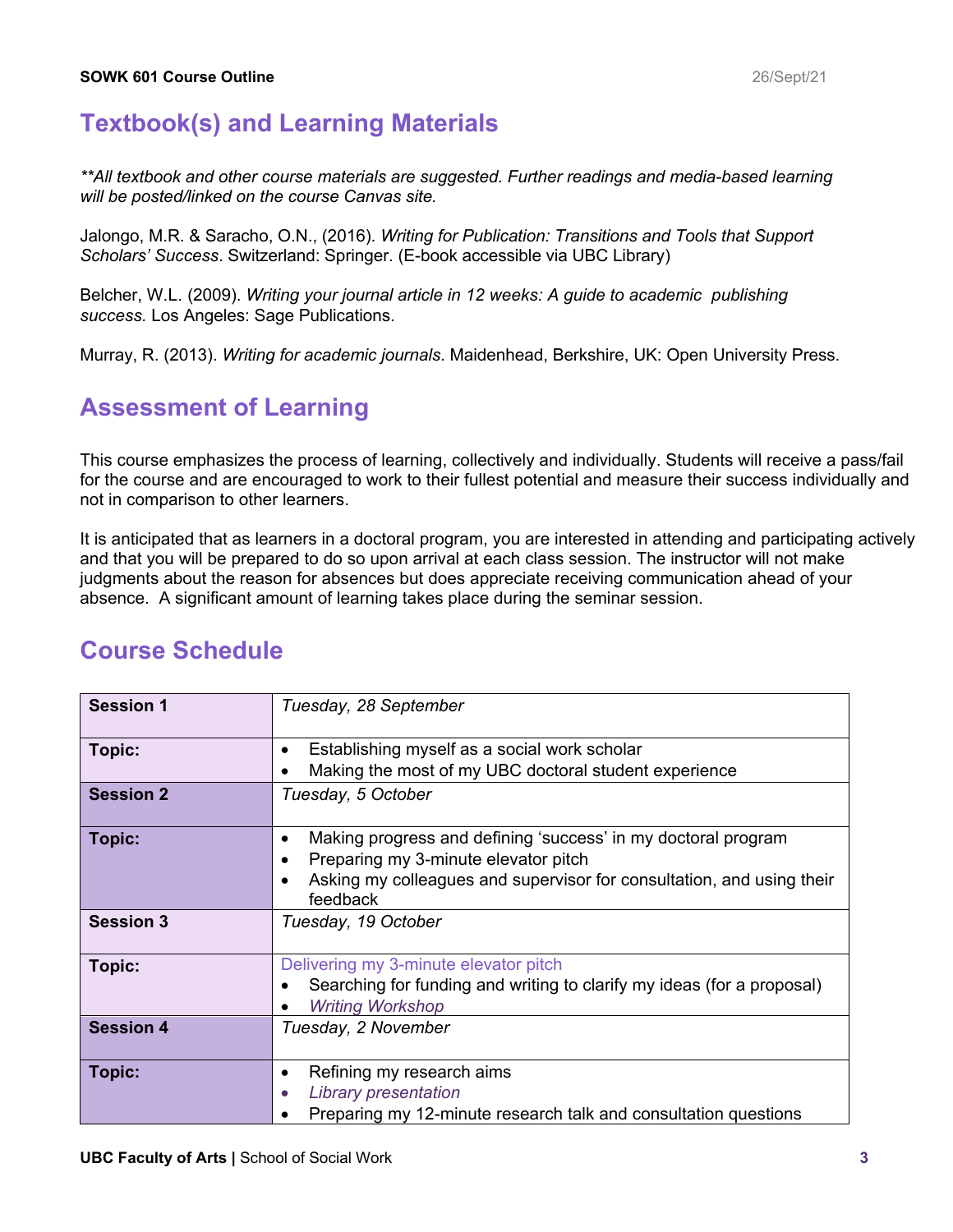| <b>Session 5</b>  | Tuesday, 16 November                                                                                                                                                                                                                                                                           |
|-------------------|------------------------------------------------------------------------------------------------------------------------------------------------------------------------------------------------------------------------------------------------------------------------------------------------|
| Topic:            | <b>Writing Workshop</b><br>$\bullet$<br>Asking my colleagues and supervisor to review my written work and<br>$\bullet$<br>using their feedback                                                                                                                                                 |
| <b>Session 6</b>  | Tuesday, 30 November                                                                                                                                                                                                                                                                           |
| Topic:            | Delivering my 12-minute research talk<br>Celebrating: Surviving and thriving in my first term of PhD School                                                                                                                                                                                    |
| <b>Session 7</b>  | Monday, 10 January                                                                                                                                                                                                                                                                             |
| Topic:            | Welcome back! Review of my progress last term and orienting myself<br>for this term<br>Reviewing my colleagues' writing<br>٠                                                                                                                                                                   |
| <b>Session 8</b>  | Monday, 24 January                                                                                                                                                                                                                                                                             |
| <b>Topic:</b>     | Preparing my academic CV and bio sketch<br>$\bullet$<br><b>CV</b> workshop<br>$\bullet$<br>Preparing my 20-minute research talk and consultation questions                                                                                                                                     |
| <b>Session 9</b>  | Monday, 7 February                                                                                                                                                                                                                                                                             |
| Topic:            | Preparing a brief 5-page proposal for funding<br>$\bullet$<br><b>CV or Proposal Workshop</b><br>$\bullet$<br>Reviewing a research article<br>$\bullet$                                                                                                                                         |
| <b>Session 10</b> | Monday, 28 February                                                                                                                                                                                                                                                                            |
| <b>Topic:</b>     | Delivering my 20-minute research talk<br><b>CV or Proposal Workshop</b>                                                                                                                                                                                                                        |
| <b>Session 11</b> | Monday, 7 March                                                                                                                                                                                                                                                                                |
| Topic:            | Teaching                                                                                                                                                                                                                                                                                       |
| <b>Session 12</b> | Monday, 21 March                                                                                                                                                                                                                                                                               |
| <b>Topic:</b>     | Opportunities to publish: think pieces, book reviews, editorials,<br>$\bullet$<br>working with my supervisor/an established scholar<br>Establishing myself as a social work scholar, revisited<br>$\bullet$<br>Academic-practice life: How can I use my scholarly identity and<br>٠<br>career? |
| <b>Session 13</b> | Monday, 4 April                                                                                                                                                                                                                                                                                |
| Topic:            | Submitting my 5-page proposal for feedback<br>Next steps in my UBC doctoral student experience<br>Celebrating: Surviving and thriving in my first year of PhD School                                                                                                                           |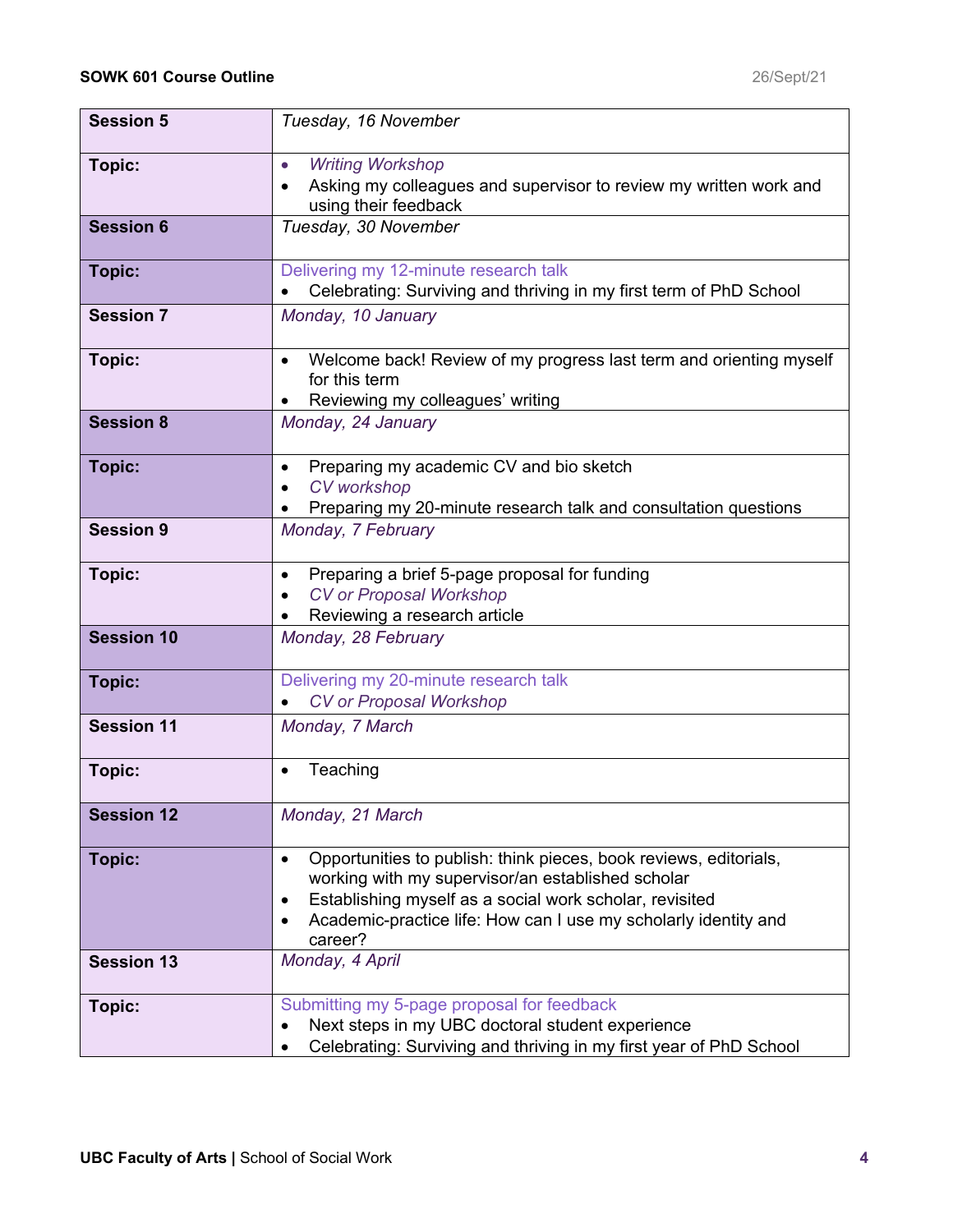#### **Assignments**

There are four primary assignments for the course. Learners are asked to complete each assignment to the best of their ability and to offer and receive constructive, supportive and specific collegial (and supervisory) feedback. Learners are invited to approach all assignments and in-class workshop activities with a growth and skill-development mindset. Opportunities to learn and refine skills are encouraged rather than focusing on mastery. Exploring new ways of thinking and being are promoted and learners are welcome to make mistakes and to try again.

The four primary assignments for the 2-term seminar are: a) 3-minute elevator pitch, b) 12-minute research talk, c) 20-minute research talk, d) 5-page funding proposal.

Students will also have the opportunity to participate in seminar workshops on: writing, CV and bio sketch development, and proposal writing.

It is anticipated that students will attend seminar sessions, participate in all workshop activities and complete the four assignments in order to receive a *Pass* for the seminar.

## **School/Course Policies**

#### **Attendance**

The attendance policy is in the student handbook on page 11: [https://socialwork.ubc.ca/current](https://www.mail.ubc.ca/owa/redir.aspx?C=YsXGYWLC6THvSXGBF5HsV5I_mdH_xaAqF_U_2kUC-Agke6-0ZOvVCA..&URL=https%3a%2f%2fsocialwork.ubc.ca%2fcurrent-students%2f)-students/.

The School considers class attendance to be an essential component of integrated learning in professional social work education. Therefore, regular attendance is required in all social work courses. Instructors may count repeated late arrivals or early departures as an absence, and a meeting should be setup to discuss this with the student. If students miss three or more classes, they may be considered to have not met the requirements of the course. If students have valid reasons, they could be withdrawn from the course with the approval of the instructor – otherwise, they would fail the course.

Other school policies can be accessed through the school of social work student handbook [https://schoolofsocialwork.sites.olt.ubc.ca/files/2019/07/Handbook\\_2019](https://schoolofsocialwork.sites.olt.ubc.ca/files/2019/07/Handbook_2019-20.pdf)-20.pdf

#### **Learning Resources**

UBC Learning Commons has a variety of tools and information such as; borrowing equipment, academic integrity (APA Citation Guide), writing support, skills for class, skills for life and academic support to assist students in their learning.<https://learningcommons.ubc.ca/>

Class rosters are generally provided to the Course Instructor with students' legal names; however, I am happy to honour your request to address you by the name and/or gender pronoun(s) you use for yourself. Please advise of this as soon as possible so I can ensure use of your correct name and pronouns in this space. If you need general support around this issue, please also be aware that *Trans and Gender Diversity at UBC* can provide advocacy in ensuring that all of your instructors are using the name/pronouns you use. ([https://students.ubc.ca/campus](https://students.ubc.ca/campus-life/diversity-campus/trans-gender-diversity)life/diversity-campus/trans[-gender-diversity](https://students.ubc.ca/campus-life/diversity-campus/trans-gender-diversity))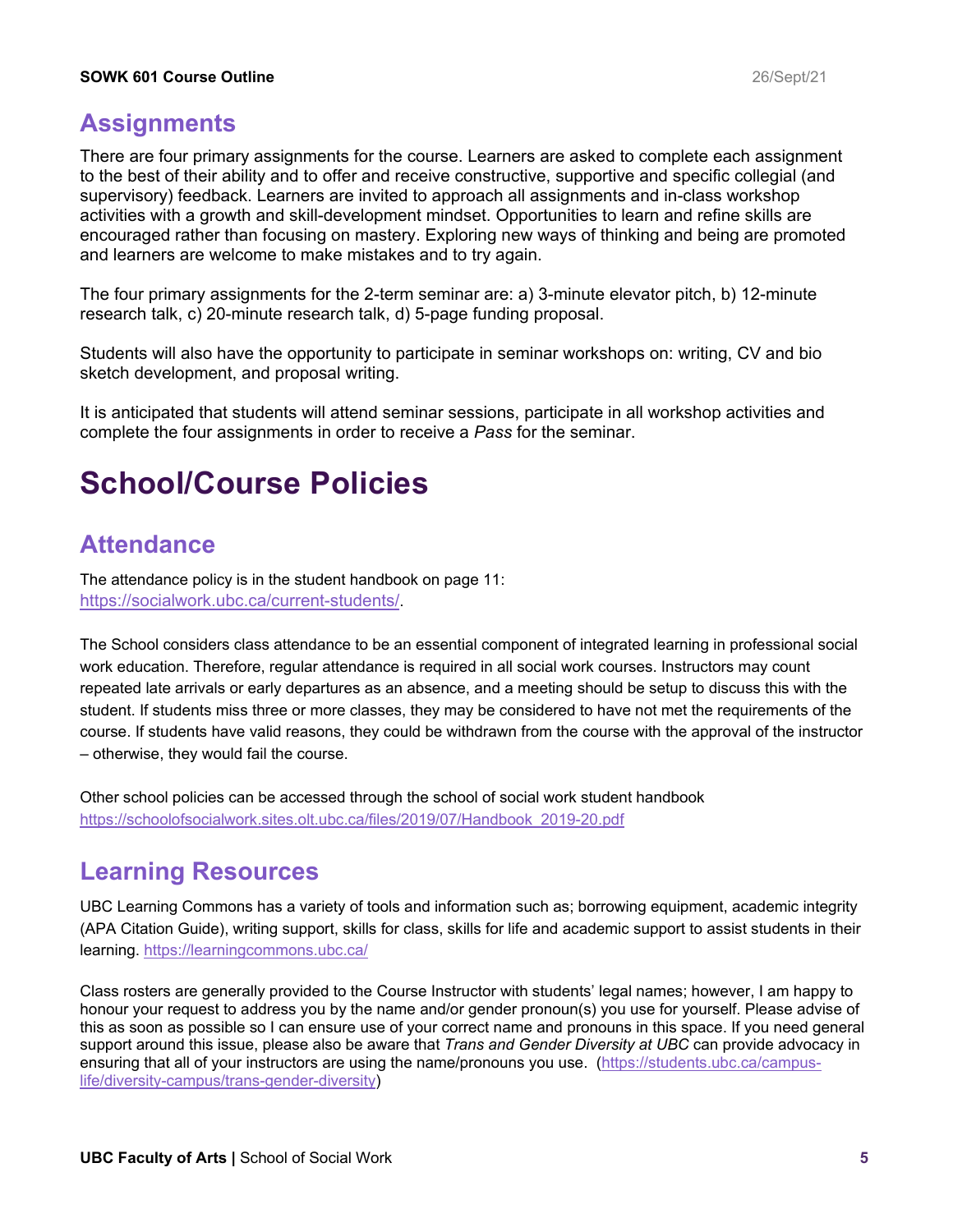#### **University Policies**

**Support:** UBC provides resources to support student learning and to maintain healthy lifestyles but recognizes that sometimes crises arise and so there are additional resources to access including those for survivors of sexual violence. UBC values respect for the person and ideas of all members of the academic community. Harassment and discrimination are not tolerated nor is suppression of academic freedom. UBC provides appropriate accommodation for students with disabilities and for religious observances. UBC values academic honesty and students are expected to acknowledge the ideas generated by others and to uphold the highest academic standards in all of their actions.

Details of the policies and how to access support are available at: [https://senate.ubc.ca/policies](https://senate.ubc.ca/policies-resources-support-student-success)-resources-support-student-success

## **Appropriate Use of Electronic Devices**

Non-academic use of laptops, tablets and other electronic devices are distracting and seriously disrupt the learning process for everyone. Neither computers nor other e-devices are to be used during synchronous class sessions for non-academic reasons. This includes e-mailing, texting, social networking, and use of the Internet.

### **Protecting Confidentiality**

The student must respect all guidelines of confidentiality as outlined in the Canadian Association of Social Workers (CASW) Code of Ethics ( https://casw-[acts.ca/en/Code](https://casw-acts.ca/en/Code-of-Ethics)-of-Ethics ). No information that could potentially identify a client of any service system will be used in class discussions or assignments. If case material or client information are incorporated into papers, assignments, and/or the classroom, it is necessary to comply with agency policies about confidentiality and to always disguise case material.

For all assignments, your work is respected as private. However, if the instructors/teaching assistant have reason to believe your professional and/or academic development are of concern, or if client safety is a concern, a copy of your work (including work that is spoken) may be retained and/or shared with other faculty, program administrators, or any other person who may need to be involved as part of the process of resolution.

#### **Copyright**

All materials of this course (course handouts, course readings, etc.) are the intellectual property of the Course Instructor or licensed to be used in this course by the copyright owner. Redistribution of these materials by any means without permission of the copyright holder(s) constitutes a breach of copyright and may lead to academic discipline.

### **Covid-19 Safety**

You are required to wear a non-medical mask during our class meetings, for your own protection and the safety and comfort of everyone else in the class. For our in-person meetings in this class, it is important that all of us feel as comfortable as possible engaging in class activities while sharing an indoor space. Non-medical masks that cover our noses and mouths are a primary tool for combating the spread of COVID-19. Further, according to the provincial mandate, masks are required in all indoor public spaces including lobbies, hallways, stairwells, elevators, classrooms and labs. There may be students who have medical accommodations for not wearing a mask. Please maintain a respectful environment.

#### **If you are sick, it is important that you stay home.**

**UBC Faculty of Arts |** School of Social Work **6**